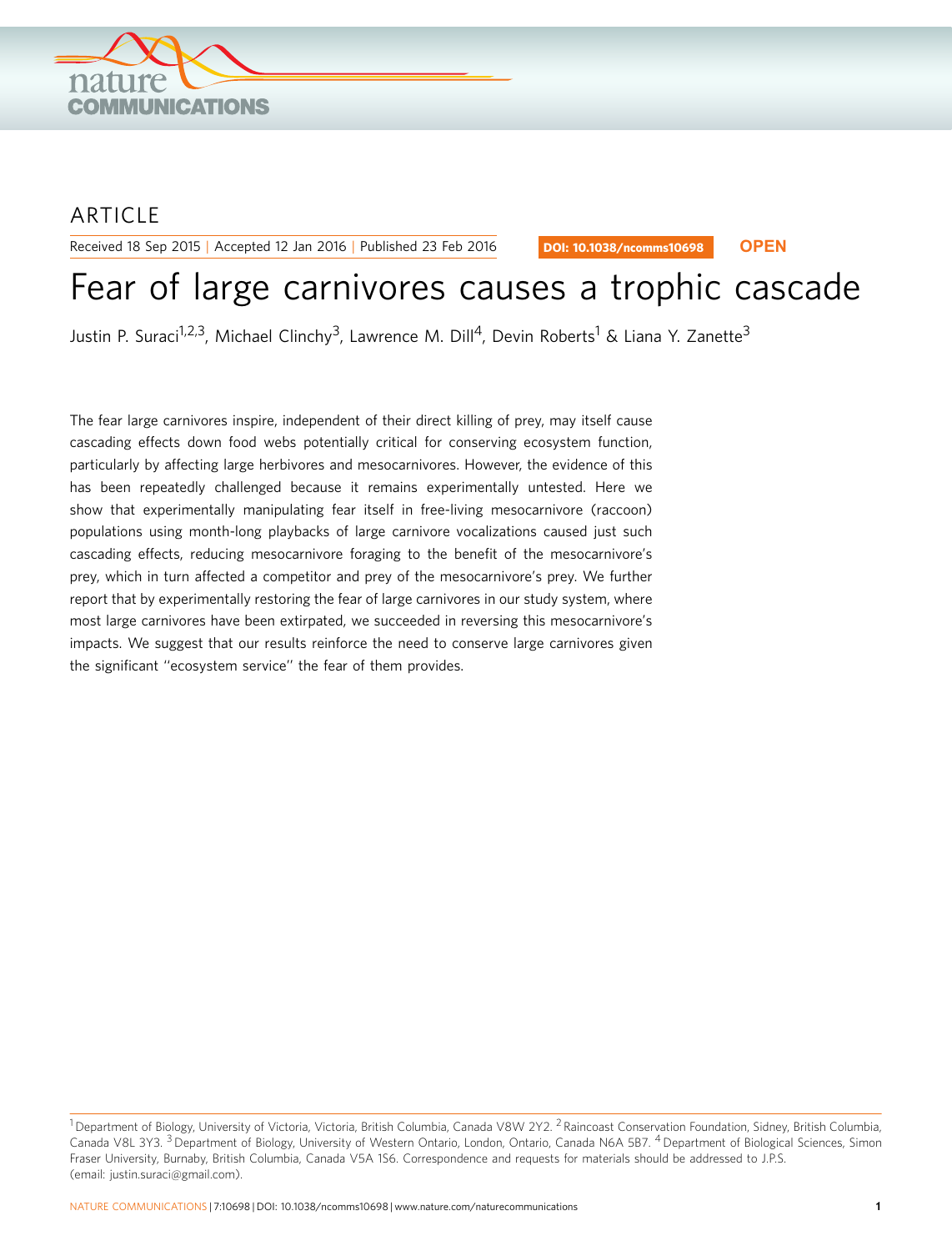<span id="page-1-0"></span>arge carnivores are fearsome predators that pose real and perceived threats to human life<sup>1</sup> and livelihoods<sup>1-5</sup>, which is why humans have attempted, and largely succeeded, at extirpating them everywhere<sup>[5–7](#page-6-0)</sup>. The loss o arge carnivores are fearsome predators that pose real and perceived threats to human life<sup>[1](#page-6-0)</sup> and livelihoods<sup>1-5</sup>, which is why humans have attempted, and largely succeeded, at now being recognized as possibly 'humankind's most pervasive influence on nature'[8,](#page-6-0) in part because the fear (perceived predation risk $9-11$ ) they inspire in other animals may constitute a significant ''ecosystem service'' critical to conserving biodiversity and ecosystem function<sup>6,12–14</sup>. Being at the top of the food chain, large carnivores can play a dual role in structuring ecosystems by affecting both large herbivores mesocarnivores, causing both ''tri-trophic cascades'' (large carnivore–herbivore–plant) and ''mesopredator cascades'' (large carnivore–mesopredator–mesopredator's prey), affecting diverse species at multiple lower trophic levels<sup>6,8,12-14</sup>. By both killing and frightening their prey, large carnivores could have a dual impact on these dual cascades, for the straightforward reason that frightened prey (in this case large herbivores and mesocarnivores) eat less<sup>9,11,12,15</sup>. The mere presence of large carnivores may therefore give rise to a "landscape of fear"<sup>[9](#page-6-0)</sup>, buffering lower trophic levels from overconsumption by large herbivores and mesocarnivores. Failing to consider fear risks substantially underestimating the role large carnivores play, since fear may be as or more important than direct killing in causing trophic cascades, according to current theory and experiments primarily on captive invertebrates<sup>16–19</sup>. Given the potential for humanlarge carnivore conflict, there have been justifiable calls for direct experimental evidence that the fear large carnivores inspire can provide a significant "ecosystem service"<sup>[4,20](#page-6-0)</sup>. The absence of such direct evidence to date is due to the challenge of experimentally manipulating fear in free-living wildlife, it being only very recently experimentally demonstrated that fear itself is powerful enough to affect wildlife population dynamics $21$ .

To test whether the fear of large carnivores can itself cause cascading effects on mesocarnivore foraging and multiple lower trophic levels, we conducted a spatially and temporally replicated field experiment in which we manipulated fear using month-long playbacks of large carnivore vocalizations (Fig. 1; Supplementary Table 1). The experiment was conducted on wild, free-living raccoons (Procyon lotor) on several small coastal Gulf Islands (BC, Canada). The raccoon is a mesocarnivore subject to much research regarding "mesopredator release"<sup>[14,22](#page-6-0)</sup>. Most of the large carnivores known to hunt (wolf (Canis lupus), cougar (Puma concolor)) or harass (black bear (Ursus americanus)) raccoons were extirpated from the Gulf Islands last century<sup>[22,23](#page-6-0)</sup>, the sole remaining large carnivore being the domestic dog (Canis lupus familiaris), which harasses and kills raccoons here, and has been present for millennia, having always been kept by local aboriginal peoples[24](#page-6-0). In a previous mensurative experiment comparing Gulf Islands with and without raccoons<sup>[22](#page-6-0)</sup>, we documented that raccoons impact multiple marine species, reducing the abundance of intertidal crabs and fish, and even subtidal red rock crabs (Cancer productus).

To experimentally test whether the fear of large carnivores could itself mediate the impacts of raccoons on marine biota, we broadcast large carnivore predator (dog) or non-predator (local pinnipeds; harbour seal (Phoca vitulina), Steller sea lion (Eumetopias jubatus)) vocalizations over two large sections of shoreline for 1 month, and then reversed the treatments for a second month, using a repeated measures design to spatially replicate our results, which we further spatially and temporally replicated by repeating the same manipulation on a different island the following year. We assayed the immediate reaction of raccoons to the large carnivore predator and non-predator vocalizations by directly observing their reactions to 10 s playbacks, and assessed their response to the month-long



Figure 1 | Fear of large carnivores caused a trophic cascade. Diagram illustrating how broadcasting playbacks of large carnivore vocalizations affected multiple lower trophic levels. Green and red arrows represent positive and negative effects, respectively, on foraging, abundance or survival. Solid arrows connect predator and prey; dashed arrows connect species affected, but not directly eaten, by another.

playbacks using multiple video surveillance and time-lapse cameras to continuously film both experimental sections of shoreline over both entire month-long playback periods

To test the cascading effects of our experiment on lower trophic levels, we utilized the same methods (intertidal quadrats and subtidal crab trapping) used in our previous mensurative experiment to evaluate effects on raccoon  $prey^{22}$ , and we conducted fish trapping and a mark-recapture experiment additionally quantifying effects on species not directly eaten by raccoons, that are instead a competitor (staghorn sculpin (Leptocottus armatus)) and prey (periwinkle snail (Littorina scutulata)) of the prey (red rock crab) of raccoons<sup>25,26</sup>. Staghorn sculpins are subtidal fish that, like red rock crabs, enter the intertidal at high tide to feed on small invertebrates<sup>25</sup>, but unlike red rock crabs, evidently successfully escape being eaten by raccoons. Periwinkle snails are too small to be food for raccoons but are eaten by red rock crabs, which use a distinctive method of dispatching them, permitting the level of mortality to be quantified using standard mark-recapture procedures<sup>[26](#page-6-0)</sup>.

Here we report significant cascading effects of the fear of large carnivores across multiple trophic levels in an intertidal food web, which effectively reversed the impacts of mesocarnivore populations on marine biota by markedly suppressing mesocarnivore foraging. These results indicate that the fear large carnivores inspire in their prey can account for a major component of their role in structuring ecosystems, reinforcing the value of large carnivore conservation in ensuring the continuation of this critical ecosystem service.

### Results

Cascading effects of the fear of large carnivores. Fear of large carnivores dramatically reduced mesocarnivore foraging ([Fig. 2;](#page-2-0) Supplementary Tables 2 and 3). The immediate reaction of raccoons to the 10 s predator playbacks was to either abandon foraging entirely by leaving the intertidal [\(Fig. 2a](#page-2-0)) or reduce foraging [\(Fig. 2b](#page-2-0)) and increase vigilance. Critically, these same responses persisted throughout the month-long playbacks. Large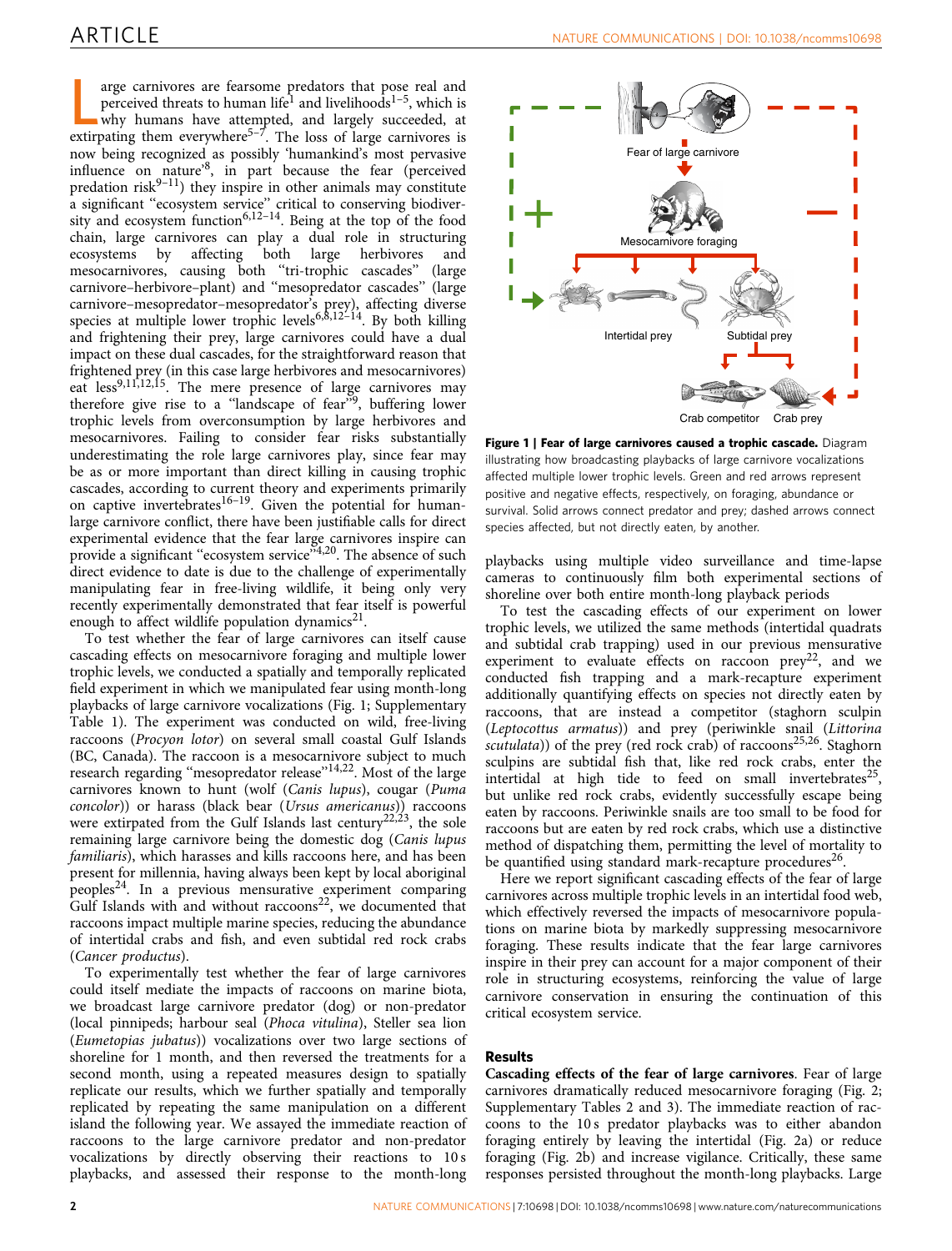<span id="page-2-0"></span>





Figure 3 | Fear of large carnivores benefited the mesocarnivore's prey. Abundance of (a) intertidal crabs (Quasi-Poisson Generalized Linear Model (GLM),  $F_{1,36} = 12.11$ ,  $P = 0.001$ ;  $n = 20$  (predator) and 20 (non-predator)), (b) intertidal fish (Poisson GLM, Likelihood Ratio  $\chi^2_1 = 5.15$ ,  $P = 0.023$ ;  $n = 20$ and 20), (c) intertidal polychaete worms (Quasi-Poisson GLM,  $F_{1,36} = 4.54$ ,  $P = 0.039$ ;  $n = 20$  and 20) and (d) subtidal red rock crabs (Poisson Generalized Linear Mixed Effects Model; Wald's  $\chi^2$ <sub>1</sub> = 10.83, P = 0.001; n = 20 and 20) following month-long predator and non-predator playbacks. Values are means  $\pm$  s.e.m.

carnivore playbacks caused raccoons to spend less time in the intertidal (Fig. 2c), and less time feeding when they were present (Fig. 2d), with the cumulative consequence that they spent 66% less time foraging over the course of the month. This dramatic reduction in mesocarnivore foraging in turn dramatically benefitted the mesocarnivore's prey (Fig. 3; Supplementary Tables 4 and 5). Following the month-long large carnivore playbacks, there were 97% more intertidal crabs (Fig. 3a), 81% more intertidal fish (Fig. 3b), 59% more polychaete worms (Fig. 3c) and 61% more subtidal red rock crabs (Fig. 3d; Supplementary Fig. 1) compared with after the non-predator playbacks. Finally, fear of large carnivores clearly had cascading effects on multiple lower trophic levels ([Fig. 1](#page-1-0)), as the reduction in raccoon foraging (Fig. 2c,d) that produced the increased relative abundance of red rock crabs (Fig. 3d) was associated with a decreased abundance of the red rock crab's competitor (staghorn sculpin; [Fig. 4a](#page-3-0)) and led to lower survival of the red rock crab's prey (periwinkle snail; [Fig. 4b;](#page-3-0) Supplementary Table 6).

### **Discussion**

Our results unambiguously experimentally demonstrate that the fear of large carnivores can itself cause a trophic cascade. Manipulating fear itself—by hanging a speaker from a tree—caused cascading effects on predation and competition at multiple trophic levels in the ocean [\(Fig. 1](#page-1-0)). Moreover, there were likely many more effects than we measured, potentially cascading down to the level of primary producers, since red rock crabs are themselves significant predators $^{26}$  $^{26}$  $^{26}$  and periwinkle snails are significant grazers<sup>[27](#page-6-0)</sup> (Supplementary Discussion).

Our results additionally demonstrate that failing to consider the fear large carnivores inspire risks significantly underestimating their role, given the striking magnitude of the effects (Figs 3 and 4), and that these effects were comparable in magnitude to those documented in our previous mensurative experiment comparing islands with and without raccoons. The presence of raccoons on an island reduces the respective abundance of intertidal crabs and fish, and subtidal red rock crabs, by 90%, 94% and 38% ([ref. 22\)](#page-6-0), impacts all reversed by the 97%, 81% and 61% relative increase in each (Fig. 3) resulting from the reduction in raccoon foraging caused by the fear of large carnivores (Fig. 2). That the fear of large carnivores could itself be powerful enough to reverse these impacts corresponds with the fact that the human extirpation of most large carnivores from the Gulf Islands means raccoons here no longer have much to fear, and act accordingly, as they forage night and day (being more normally nocturnal) far from cover (deep into the intertidal)<sup>[22](#page-6-0)</sup>, and rarely look up from eating, spending  $\langle 1s \rangle$  vigilant per minute (Methods). Our experiment reversed this now unrestrained foraging by restoring the fear of large carnivores to a system from which it has largely been lost, revealing the significance of the ecosystem service the presence of the now extirpated large carnivores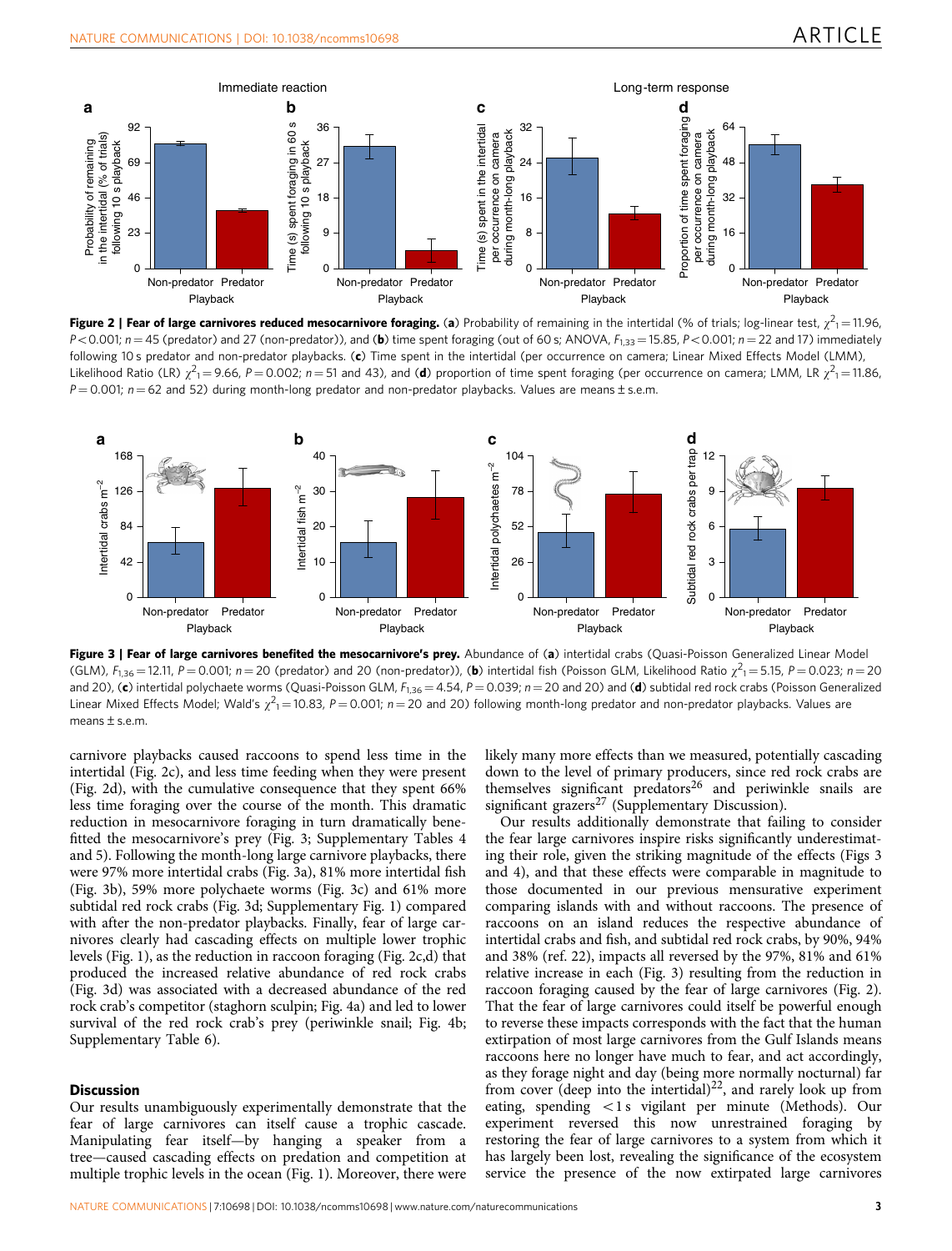<span id="page-3-0"></span>

Figure 4 | Fear of large carnivores affected a competitor and prey of the mesocarnivore's prey. (a) Change in abundance of staghorn sculpins over one month (Linear Mixed Effects Model, Likelihood Ratio  $\chi^2_{1}=$  21.17, P<0.001; n = 20 (predator) and 20 (non-predator)) and (b) survival of periwinkle snails per tide cycle (Binomial Generalized Linear Mixed Effects Model, Wald's  $\chi^2_{1}=$  9.51,  $P=$  0.002;  $n$   $=$  10 and 8) during month-long predator and non-predator playbacks. Values are means±s.e.m.

(wolves, cougars and black bears) provided, solely through the fear they inspired.

Similar restorative effects of the fear of large carnivores have been attributed to the reestablishment of a "landscape of fear'' accompanying the reintroduction or recolonization of large carnivores<sup>8,9,13,28,29</sup>; and broad-scale impacts accompanying the loss of large carnivores that cannot be explained by the reduction in direct killing alone have likewise been attributed to the associated loss of the fear of large carnivores<sup>6,12–14,30</sup>. The evidence to date that the fear of large carnivores can play a central role in structuring ecosystems comes largely from ''natural experiments"<sup>[6,13,20](#page-6-0)</sup>, and compelling alternative explanations often exist for the patterns observed<sup>[20](#page-6-0)</sup>. Our results in no way refute these alternatives, but our being able to cause a trophic cascade by directly manipulating fear does conclusively demonstrate such a thing is possible, and so corroborates that the fear of large carnivores can play the role attributed to it.

Experimentally manipulating the fear of large carnivores demonstrably affected mesocarnivore behaviour [\(Fig. 2](#page-2-0)), which in turn evidently caused a fear cascade affecting the behaviour of at least some of the mesocarnivore's prey. Red rock crab abundance increased significantly over the course of the month-long large carnivore playbacks (Supplementary Fig. 1; Supplementary Discussion), which could only be due to a behavioural change in habitat use, as reproduction in this species requires at least a year<sup>[31](#page-6-0)</sup>. Red rock crabs occur in large subtidal populations and move into the intertidal to forage, where they are killed and eaten by raccoons, which leave the remains, and thus chemical cues, of dead crabs in the water $^{22}$ . Surviving red rock crabs may modify their habitat use in response to these chemical cues, as has been demonstrated experimentally in other crab species<sup>32</sup>. The fear cascade evident from the increased abundance of red rock crabs may therefore have resulted from straightforward mechanisms: increasing the fearfulness of raccoons reduced their foraging ([Fig. 2](#page-2-0)), which presumably led to reduced fearfulness in red rock crabs by decreasing chemical cues in the water, in turn leading to the red rock crabs' increased use of the intertidal (Supplementary Fig. 1).

The loss of large carnivores from habitats across the globe has been linked to far-reaching ecosystem-level consequences including biodiversity loss and changes in habitat structure—caused by outbreaks of large herbivores and mesocarnivore[s6,8,9,12,14,22,28–30.](#page-6-0) Our results suggest that

restoration of these ecosystems will require more than just addressing the overabundance of these middle trophic level species, for example, through hunting or removal programs. Such numerical suppression may only affect a subset of hyper-abundant large herbivore and mesocarnivore populations, while the remaining individuals are free to engage in unrestricted foraging. Effective ecological restoration may depend on reestablishing the fear of large carnivores in these ecosystems, which has the potential to affect entire populations of their prey (rather than just those individuals subject to direct killing or removal)[17,33,](#page-6-0) suppressing prey foraging behaviour and thereby mitigating the impacts of overconsumption on lower trophic level species. The potential ecosystem-level benefit of the mere presence of large carnivores, and the 'landscape of fear' they produce, should therefore be a central consideration in making informed management decisions regarding large carnivore populations.

Our experimental results support the contention that, when it comes to conserving biodiversity and maintaining healthy ecosystems, fear has its uses  $6,12-14$ . By inspiring fear, the very existence of large carnivores on the landscape, in and of itself, can provide a critical ecosystem service human actions cannot fully replace, making it essential to maintain or restore large carnivores for conservation purposes on this basis alone<sup>6,12,14,30</sup>. Ensuring the continuation of this critical ecosystem service the fear of large carnivores provides requires attenuating our own fear of them, which can be accomplished by promoting tolerance and coexistence with large carnivores as an accompaniment to other programs to reduce human-large carnivore conflicts<sup>1-6,34-35</sup>.

### Methods

Study area. Vegetation in the Gulf Islands falls within the Coastal Douglas Fir (Psuedostuga menziesii) biogeoclimatic zone, and the region experiences a mild Mediterranean climate<sup>36</sup>. This work was conducted on four Gulf Islands. Coal Island (140 ha; 48° 41' 03" N, 123° 22' 32" W) is a single-owner private island consisting of  $\sim$  78% forest. Portland Island (225 ha; 48° 43′ 33″ N, 123° 22′ 20″ W) and Wallace Island (87 ha;  $48^{\circ}$  56' 34" N,  $123^{\circ}$  33' 04" W) are both fully forested parkland, being entirely within the Gulf Islands National Park Reserve (Portland), or mostly BC Provincial Park (Wallace, 83% of land area). Penelakut Island (954 ha; 48° 57' 30" N, 123° 38' 34" W) is the traditional territory of the Penelakut First Nation and home to  $\sim$  350 people, all residing in a small village on the north end of the island. The majority of Penelakut Island ( $\sim$  86%) is forested. Domestic dogs were present on all Gulf Islands on which this study was conducted, either as the pets of permanent residents (Coal and Penelakut Islands) or accompanying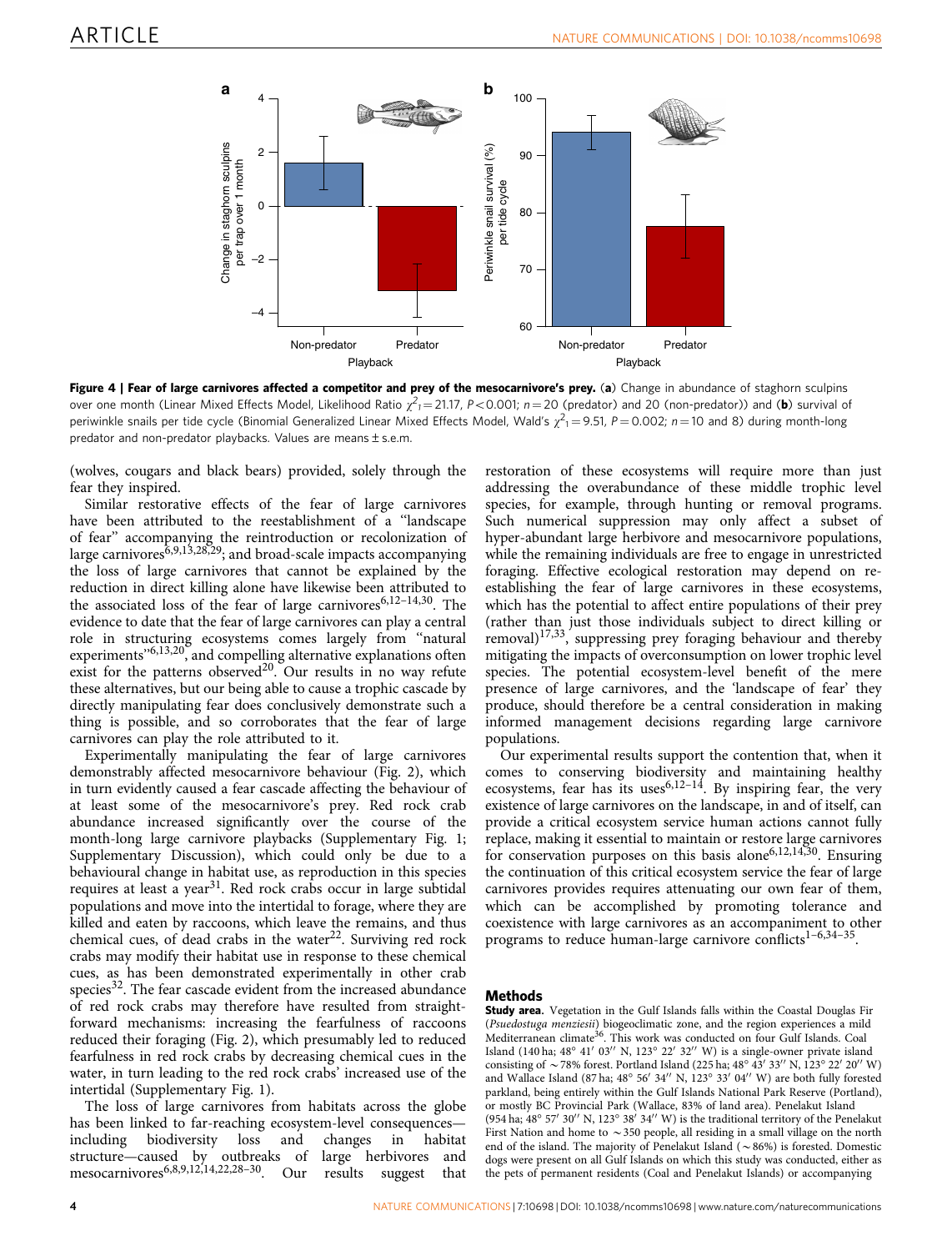park visitors (Portland and Wallace Islands), though study sites were chosen well away from areas of high human and dog use to minimize interference.

**Motivation and objectives.** We experimentally manipulated the fear of large carnivores over 2 years and at multiple sites in the Gulf Islands, achieving both temporal and spatial replication of our results. In 2013, we tested the immediate reaction of raccoons to 10 s playbacks of large carnivore vocalizations on Coal, Portland and Wallace Islands. We then used month-long playbacks of large carnivore vocalizations to test for long-term behavioural responses by raccoons and cascading effects on marine biota, on Coal Island in 2013 and on Penelakut Island in 2014. The objectives in these 2 years were similar but complementary. In 2013, we focused on testing whether the fear of large carnivores was sufficient to mitigate the impacts of raccoons on intertidal and shallow subtidal prey. In 2014, we sought (1) to replicate the results from the Coal Island experiment concerning raccoon prey abundance, while expanding the focus of the study, (2) to test whether the effects of fear on raccoon behaviour observed in 10 s playback experiments persisted throughout our month-long treatments and (3) to test for further cascading effects of fear among intertidal and shallow subtidal species not directly eaten by raccoons. All work was conducted in compliance with the guidelines of the Canadian Council on Animal Care, and was approved by the Animal Care and Use Committees of the University of Victoria and the University of Western Ontario.

Preparing the playbacks. We manipulated the fear of large carnivores using playbacks of domestic dog (large carnivore predator) and local pinniped (harbour seal and Steller sea lion; non-predator) vocalizations. Pinniped vocalizations provide an excellent control for dogs; the two call types are qualitatively similar, and Gulf Islands raccoons are certain to be as familiar with pinniped as with dog vocalizations. Most importantly, pinnipeds represent no threat to raccoons, and analyses of red rock crab abundance data verified that there was no difference between pinniped playbacks and silence with respect to raccoon impacts on marine prey (Supplementary Discussion). Sound files were acquired from online audio and video databases, and library archives. In testing the immediate reaction of raccoons to large carnivore vocalizations, we used multiple 10 s exemplars of predator and non-predator vocalizations (10 dog and 5 pinniped), and matched the temporal properties (duration, attack and number of staccato elements) of these two groups of playbacks by visually inspecting the spectrograms and waveforms of all exemplars<sup>37</sup>. We ensured that there were no differences in overall frequency characteristics between the two groups using t-tests to compare each of four frequency characteristics (peak:  $t_{1,13} = -0.36$ ,  $P = 0.735$ ; minimum:  $t_{1,13} = 1.46$ ,  $P = 0.180$ ; maximum:  $t_{1,13} = 0.63$ ,  $P = 0.551$ ; range:  $t_{1,13} = 0.62$ ,  $P = 0.556$ ;  $n = 10$ (predator) and 5 (non-predator) for all tests). We broadcast 10 s calls at a mean  $(\pm s.d.)$  volume of 78.0  $(\pm 2.1)$  dB at 1 m, with no difference in volume between predator and non-predator treatments  $(t_{1,13} = -1.3, P = 0.234; n = 10 \text{ and } 5)$ . All playbacks were broadcast using identical speakers (Nexxtech Mini Cube 2.0) and mp3 players (Coby Electronics MP301).

To test the long-term response of both raccoons and the nearshore marine community to the fear of large carnivores, we again used playbacks of dog (predator) and pinniped (non-predator) vocalizations. We composed playlists using multiple exemplars of both call types ( $n = 11$  predator and 9 non-predator exemplars) ranging in duration from 8 to 79 s, with no difference in duration between the two treatments (predator (mean  $\pm$  s.d.): 34.1  $\pm$  20.6 s; non-predator: 26.8 ± 18.3 s;  $t_{1,18} = 0.84$ ,  $P = 0.412$ ). These two sets of playbacks were again matched for temporal properties using visual inspection of spectrograms and waveforms, and we used t-tests to confirm that there were no differences in overall frequency characteristics between predator and non-predator playlists (peak frequency:  $t_{1,18} = -0.03$ ,  $P = 0.973$ ; minimum:  $t_{1,18} = -1.44$ ,  $P = 0.180$ ; maximum:  $t_{1,18} = 0.76$ ,  $P = 0.459$ ; range:  $t_{1,18} = 0.86$ ,  $P = 0.400$ ;  $n = 11$  (predator) and 9 (non-predator) for all tests). All calls were broadcast at a mean  $(\pm s.d.)$ volume of 86.1 ( $\pm$  2.9) dB at 1 m, with no difference in volume between predator and non-predator treatments ( $t_{1,18} = -0.13$ ,  $P = 0.895$ ;  $n = 11$  and 9). All playbacks were broadcast using identical speakers (Nexxtech Mini Cube 2.0) and mp3 players (The Source HeadRush 2GB mp3 player).

Raccoon immediate reaction to large carnivore vocalizations. All 10 s playback trials were conducted by two researchers (J.P.S. and D.R.) between 15 May and 16 September 2013. We located diurnally active raccoons foraging in the intertidal and broadcast a randomly selected predator or non-predator playback from a concealed location. The raccoon's behaviour was video recorded immediately before and immediately following the 10 s playback using a handheld digital video camera with  $a \times 70$  optical zoom (Sony DCR-SX45 Handycam). Immediately following each trial, the distance between the speaker and the focal animal's location at the time of the playback was measured using a rangefinder (Bushnell Sport 450). Calls were broadcast at an average ( $\pm$  s.d.) distance of 35 ( $\pm$  16) m, and the distance between the speaker and the focal animal did not differ between predator and non-predator treatments (one-way analysis of variance (ANOVA);  $F_{1,70} = 0.96$ ,  $P = 0.33$ ;  $n = 45$ (predator) and 27 (non-predator)). Habitat variables that could potentially impact the raccoon's ability to hear the playback—including wind speed, rainfall and wave action—were measured for each trial, and showed no difference between treatments (Wilcoxon rank-sum test;  $0.18 > P > 0.87$  for all variables;  $n = 45$  and 27 for

all tests). As the reaction of conspecifics to our playback treatments could conceivably have influenced the focal animal's behaviour, we also quantified the number of conspecifics within 50 m of the focal animal at the time of the playback. In general, raccoons were  $>50$  m from any conspecific during playback trials (median (range) conspecifics within 50 m = 0 (0, 5)), and there was no difference in the number of conspecifics present between the two treatments (Wilcoxon rank-sum test,  $W = 687$ ,  $P = 0.27$ ,  $n = 45$  and 27). To minimize the likelihood of repeated sampling of raccoons, playback locations on a given island were separated by a median linear distance of 266 m, comparable to the spacing of sampling points<br>(273 m) commonly utilized in raccoon live-trapping studies<sup>[38](#page-6-0)</sup>. The minimum distance between trials of the same treatment did not differ between predator and non-predator treatments (ANOVA;  $P = 0.17$ ;  $n = 45$  (predator) and 27 (non-predator)). Each playback type was only played once at a given location.

A single researcher (D.R.), who was blind to the playback treatment, scored all video recordings of 10 s playback trials, and estimated three behavioural measures. First, we scored whether or not the focal raccoon fled the intertidal (that is, moved from the exposed shoreline into the surrounding forest) within the 3 min immediately following the playback. For those individuals that did not flee, we calculated the amount of time (s) devoted to foraging and to vigilance (see Supplementary Fig. 2 for behaviour scoring methodology) in the 60 s immediately before and immediately following the playback. Gulf Islands raccoons spent  $\lt 1$  s of every minute vigilant in the 60 s before the playback (0.9  $\pm$  0.3 s (mean  $\pm$  s.e.m.), range  $= 0-14$ ), and instead spent the great majority of their time foraging. We calculated the change in foraging as the time spent foraging following the playback minus time spent foraging before the playback. An identical calculation was made for the change in vigilance. We report that raccoons significantly decreased foraging in response to the predator playback, relative to the non-predator playback. We found a correspondingly strong increase in vigilance in the 60 s following the predator playback (vigilance increased by  $27.1 \pm 1.7$  (s.e.m.) s, relative to pre-playback,  $n = 22$  raccoons), as compared with the non-predator playback (vigilance increased by  $9.7 \pm 1.7$  s,  $n = 17$ ; Supplementary Table 2).

Raccoon long-term response to the fear of large carnivores. The month-long playback manipulations were conducted on Coal Island in 2013 (10 May to 13 July) and Penelakut Island in 2014 (28 June to 25 August). On each island, we chose two shoreline sites separated by sufficient distance (1.2 km on Coal and 2.7 km on Penelakut) that sounds were not detectable between sites. We used a repeated measures design, presenting both predator and non-predator treatments at all sites and alternating the order of treatment presentation between sites on each island, allowing us to control for the effects of site and seasonality on raccoon behaviour and intertidal community data. On a given island, each site received either the predator or non-predator treatment for 28 days (treatment period 1), followed by the opposite treatment for a subsequent 28 days (treatment period 2), with  $<$  1 week separating the two treatment periods. Starting treatment (predator or non-predator) was randomly assigned. Throughout each treatment period, we monitored raccoon behaviour (Penelakut), the abundance of intertidal prey (Coal) and subtidal prey (Coal and Penelakut), and the survival and abundance of marine species not directly eaten by raccoons (Penelakut).

At all sites, five identical sets of speakers and mp3 players housed in weatherproof boxes were deployed at regular intervals along sections of shoreline, attached to trees just above the high water line. Speakers played multiple exemplars of large carnivore predator (dog) or non-predator control (pinniped) vocalizations at regular intervals throughout each 28-day treatment period. On Coal Island in 2013, the speaker systems were deployed at 25-m intervals across 100 m of shoreline, and broadcast either predator or non-predator playbacks 24 h per day (raccoons on Coal were active both day and night; J.P.S., pers. obs.). Each speaker played a randomized playlist of calls interspersed by periods of silence, broadcasting calls 40% of the time and remaining silent for 60% of the time. To reduce the likelihood of raccoon habituation to the playbacks, speakers were intermittently turned off completely for 1–4 days at a time during each 28-day treatment period<sup>[21](#page-6-0)</sup> such that speakers were active for a total of 19 days during treatment period 1 and 18 days during treatment period 2.

On Penelakut Island in 2014, the five speaker systems were deployed at 50-m intervals across 200 m of shoreline and broadcast calls only at night (1900 to 0900 hours), as this is the period when raccoons on Penelakut are most active (J.P.S., personal observation). Speakers remained on for the full 28 days of each treatment period and played randomized playlists of either dog or pinniped calls 20% of the time, remaining silent for 80% of the time. In addition, two motionsensitive speaker systems were deployed at each site, one at each end of the 200-m treatment area. These custom-built speaker systems used identical components to those described above, but were modified to incorporate a motion sensor, which activated a 10 s playback (using the same sets of calls described above) when triggered by a raccoon passing within  $\sim$  5 m of the sensor. These speaker systems were always active, but remained silent unless triggered. There is no evidence that the minor methodological differences in fear manipulation between the 2 years of the experiment had any effect on our results. Indeed, the effect size on subtidal red rock crab abundance was identical in both years (Supplementary Discussion).

We measured the long-term effects of the fear of large carnivores on several aspects of raccoon foraging on Penelakut Island in 2014, using a network of cameras deployed at each treatment site. Two colour/infrared video surveillance cameras (Speco Technologies HT7915DNV Bullet Cameras), recording to custom-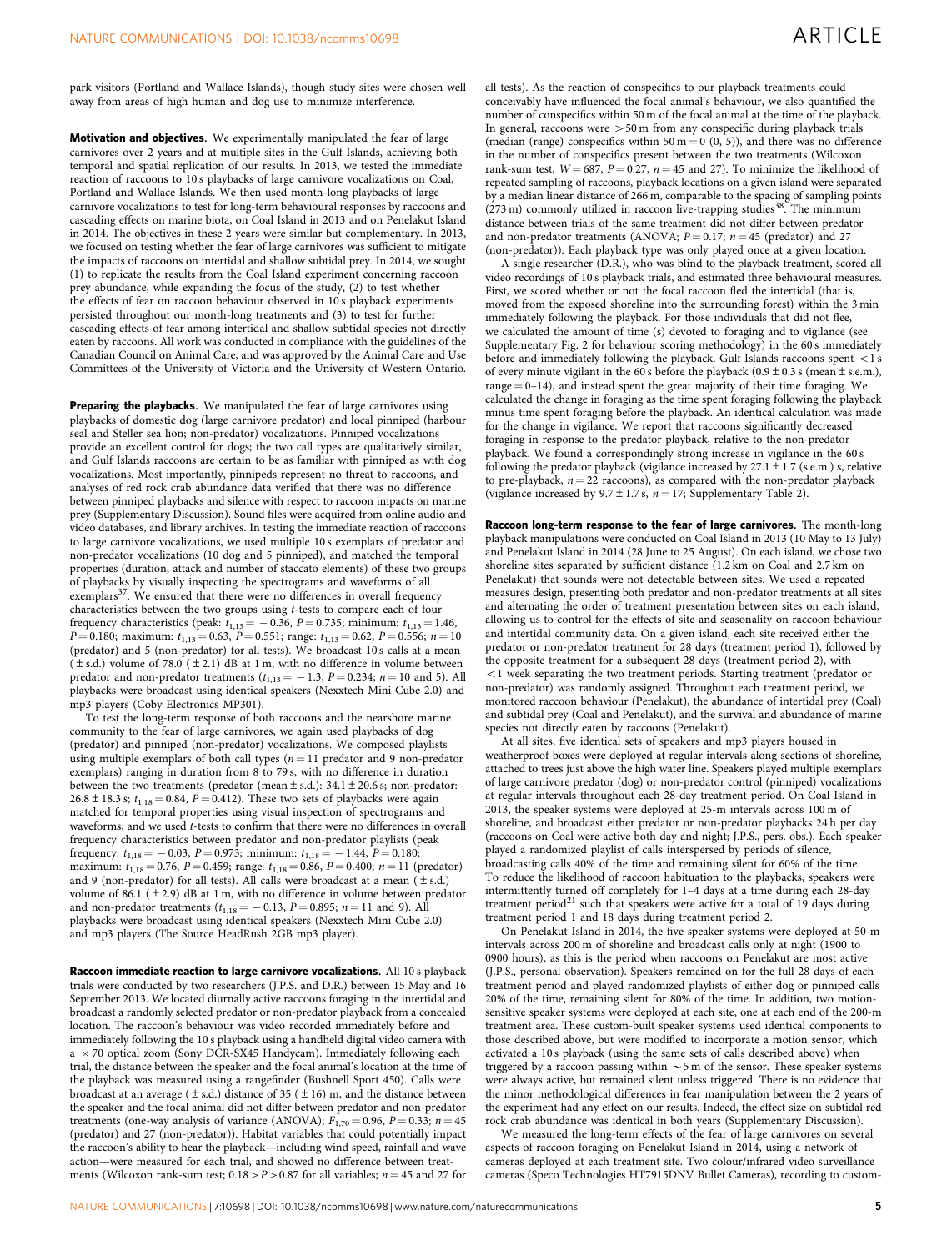built digital video recording systems<sup>21</sup>, were deployed within each treatment site and spaced 100 m apart. We estimated the duration of time raccoons spent in the intertidal for all independent raccoon occurrences on camera as the time (s) from an individual raccoon first entering a camera's field of view to when it exited the field of view. Two time-lapse cameras (Moultrie Game Spy M-990i trail cameras set to 'time-lapse' mode) spaced 100 m apart were deployed within each treatment site and programmed to record one photograph every 30 s. For each time-lapse image in which a raccoon's entire body was visible, we scored the raccoon's behaviour as either foraging or vigilant (Supplementary Fig. 2). For each individual raccoon, we determined the total number of photos in which it appeared, and calculated the proportion of those photos scored as foraging. A single individual (J.P.S.) scored all images of raccoons taken from time-lapse cameras. To determine whether these scores were repeatable, five independent observers, blind to the fear manipulation treatment, re-scored a total of 184 time-lapse photos (21% of all photos). Agreement between the original scores (used in the analyses presented here) and those made by the five observers was 80%.

For both camera types (video and time lapse), we only used data from raccoons recorded between 1900 and 0900 hours, when playback systems on Penelakut Island were active. Unless multiple raccoons occurring on a single camera could be classified with certainty as unique individuals, raccoon occurrences on camera were only treated as independent if they were separated by  $> 30$  min ([refs 39,40\)](#page-6-0). All raccoon behaviour variables were calculated per camera per night of the treatment period[40,41;](#page-6-0) 'camera night' is therefore the unit of replication in all behavioural analyses (see below). Camera placement remained constant throughout the duration of the experiment, and we therefore analysed all behavioural data using mixed effects models with Camera ID included as a random effect to account for variation due to camera placement.

Measuring cascading effects of fear. In 2013, we used standard quadrat sampling methods to test whether our month-long playback manipulations affected the abundance of raccoon intertidal prey. On the basis of previous work<sup>[22](#page-6-0)</sup> and direct observations of raccoon foraging, our a priori prediction was that our fear manipulations would affect the abundances of small  $\zeta$  < 5 cm carapace width) intertidal crabs (shore crabs (Hemigrapsus oregonensis, H. nudus), black-clawed crabs (Lophopanopeus bellus), porcelain crabs (Petrolisthes spp.) and juvenile northern kelp crabs (Pugettia producta)), intertidal fish (pricklebacks (family Stichaeidae) and northern clingfish (Gobiesox maeandricus)), and polychaete worms (families Terebellidae, Orbiniidae, Nereidae and Glyceridae). Following methods described in Suraci et al.<sup>22</sup>, we quantified species abundance in ten  $0.25 \times 0.25$ -m quadrats at each treatment site on Coal Island at the end of each 28-day treatment period.

To test whether our playback manipulations affected red rock crab abundance, we trapped crabs across 200-m sections of shoreline centred at each treatment site by setting five collapsible mesh crab traps per site just below the low intertidal zone, spaced 50 m apart and left in place for 24 h ([ref. 22\)](#page-6-0). On Coal Island in 2013, crab traps were set at the end of each month-long treatment period. Sampling effort was intensified on Penelakut Island in 2014 such that crab trapping was conducted once before the application of any playback treatments (on 11 June 2014) to establish a pretreatment baseline crab abundance, and then at the end of each week during both month-long treatment periods (that is, four times per treatment period). In both years, trap locations remained constant across all trapping sessions at a given site.

The effects of the fear of large carniovres may extend beyond those species directly subject to raccoon predation to affect the competitors and prey of the raccoons' prey. Red rock crabs are major intertidal predators, and may compete for resources with other intertidal predators of similar body size, including staghorn sculpins, which are not subject to raccoon predation (Supplementary Discussion). We tested whether our fear manipulation treatments affected staghorn sculpin abundance by setting conical fish traps (minnow traps) across both treatment sites on Penelakut Island in 2014. Five traps, spaced 50 m apart and baited with  $\sim$  100 g of frozen herring, were set in the mid intertidal zone at each site and left in place for 24 h. Traps were deployed three times per 28-day treatment period, once immediately before the start of each treatment period and again at the mid-point and end of each treatment period. The same trap locations were used for all fish trap deployments at both sites.

Red rock crabs are known to affect the abundance of several species of gastropod prey, including periwinkle snails (Supplementary Discussion). We hypothesized that, during predator treatments, reduced raccoon predation on red rock crabs would result in increased red rock crab predation on periwinkle snails relative to non-predator treatments. To test this, we performed four replicate short-term snail mark-recapture experiments nested within our fear manipulation experiment on Penelakut Island in 2014, comparing the proportion of marked snails killed by red rock crabs during predator and non-predator treatments. Periwinkle snails were collected from high intertidal beds of Fucus algae at each site and transported back to the laboratory where they were marked with a small dab of acrylic paint on the apex of the shell, and held overnight in seawater tanks. Following Rochette and Dill<sup>42</sup>, snails were released the next day at each of four release points (spaced 30 to 50 m apart) within the 200-m treatment area at each site. All release points were located at the same tide level (1.0 m above mean lower low water) on areas of flat rock away from large boulders or crevices<sup>[42](#page-6-0)</sup>. Twenty snails were released within a 5-cm radius of each release point during afternoon rising tides when release points were submerged under at least 1.5 m of water. The

following morning at low tide, immediately following exposure of the release points, two researchers searched a 4-m radius around each point, recovering marked live snails and the marked apices of crushed snail shells. Red rock crab predation on snails produces a characteristic shell crushing pattern<sup>26</sup>, allowing one to reliably diagnose snail mortality due to red rock crab predation, and counting only shell apices rather than all crushed shell fragments ensures that each crushed snails<br>snail is only counted once<sup>[42](#page-6-0)</sup>. We estimated the proportion of marked snails surviving red rock crab predation over one tide cycle as the number of live snails recovered divided by the total number of live snails and crushed apices recovered at each release point (the fate of snails not recovered could not be reliably ascribed to red rock crab predation). To minimize potential bias due to low recovery rates, we only used data from trials for which at least 50% of the 20 released snails were recovered, alive or dead ( $n = 18$  trials). For these trials, the average recovery rate was  $71\%$  (range  $= 50-95\%$ ), and did not differ between predator and non-predator treatments  $(t_{1,16} = -0.04, P = 0.97)$ . This snail mark-recapture study was replicated four times on Penelakut Island in 2014, at the mid-point and end of each month-long treatment period, using the same four release points at each site throughout both treatment periods.

Statistical analyses. All model assumptions were checked using statistical tests for normality and homogeneity of variance, and the fit of all models was visually inspected using residual versus fitted value plots and quantile-quantile plots<sup>4</sup> Where appropriate, means and s.e.'s were calculated on normalized data, and back-transformed to the original scale of the data for presentation in figures. All (Generalized) Linear Mixed Effects Models (LMM) were fit using the 'lme4' package in R[44.](#page-6-0)

We used a log-linear analysis to test whether playback treatment affected the proportion of trials in which the focal raccoon fled the intertidal following 10 s playbacks, using a model that included terms for treatment, island and a  $t$ reatment  $\times$  island interaction. Data on both the change in foraging and the change in vigilance exhibited by raccoons that did not flee the intertidal following 10 s playbacks were Box–Cox transformed and analysed using separate two-way ANOVA models including the main effects of treatment and island, and a treatment  $\times$  island interaction (Supplementary Table 2).

We estimated the duration of time spent in the intertidal during month-long playback treatments for all independent raccoon occurrences on video surveillance cameras, and then used the median duration per camera night in our analysis. Median duration data were natural log-transformed and analysed using a LMM (Supplementary Table 3). We estimated the proportion of time that raccoons spent foraging when present in the intertidal from time-lapse camera data, as described above, and then calculated the average of these 'proportion foraging' values for all individuals on a given camera night, weighted by the total number of photos of each individual. Raccoon occurrences on camera that produced fewer photos were thereby devalued relative to occurrences with many photos and thus more information. Nightly weighted mean proportions of time spent foraging were then analysed using LMM (Supplementary Table 3). The significance of model terms was tested using Likelihood Ratio Tests<sup>43</sup>. In both behavioural analyses, we tested for main effects of treatment and study site as well as a treatment  $\times$  site interaction. We also tested for a main effect of time since the start of the treatment period ('night', measured in days: 1–28) and an interaction between treatment and night. This allowed us to determine whether raccoon behavioural responses to the treatments changed over the course of the treatment period (for example, due to habituation) and whether any such changes differed between predator and non-predator treatments. Finally, we tested for a three-way treatment  $\times$  site  $\times$  night interaction. We found no evidence for raccoon habituation to predator playbacks across the month-long treatment periods in either behavioural measure; the effect of night and the treatment  $\times$  night interaction were nonsignificant in both analyses (Supplementary Table 3).

Quadrat data on the abundances of intertidal prey were analysed using Generalized Linear Models with a Poisson distribution. All models were checked for overdispersion<sup>[43](#page-6-0)</sup>, and those showing evidence of overdispersion (intertidal crabs and polychaete worms) were refit using the Quasi-Poisson distribution. Treatment, site and their interaction were included as fixed effects in all Generalized Linear Models (Supplementary Table 4). Following Zuur et al.<sup>[43](#page-6-0)</sup>, the significance of all main effects and interactions was tested using Likelihood Ratio Tests for models fit with the Poisson distribution (intertidal fish [\(Fig. 3b\)](#page-2-0)), and F-tests for models fit with the Quasi-Poisson distribution (intertidal crabs [\(Fig. 3a](#page-2-0)) and polychaete worms ([Fig. 3c](#page-2-0))).

We analysed the effect of the fear manipulation treatments on shallow subtidal red rock crab abundance across the 2 years of the experiment, using as our response variable the number of red rock crabs caught per trap at the end of treatment periods 1 and 2 in both 2013 and 2014. These data were analysed using a Generalized Linear Mixed Effects Model (GLMM) with a Poisson distribution and checked for overdispersion (ratio of null to residual deviance  $= 1.17$ ). We tested for main effects of treatment and year, and their interaction. Within a given year, sites and trap locations remained constant across treatment periods, so site and trap location were included in the analysis as nested random effects (trap location nested within site). The significance of main effects and interactions in the GLMM was tested using type II Wald's  $\chi^2$ -test<sup>[45](#page-6-0)</sup> (Supplementary Table 5).

We calculated the change in staghorn sculpin abundance across each treatment period by subtracting the number of sculpins caught in each trap at the mid-point